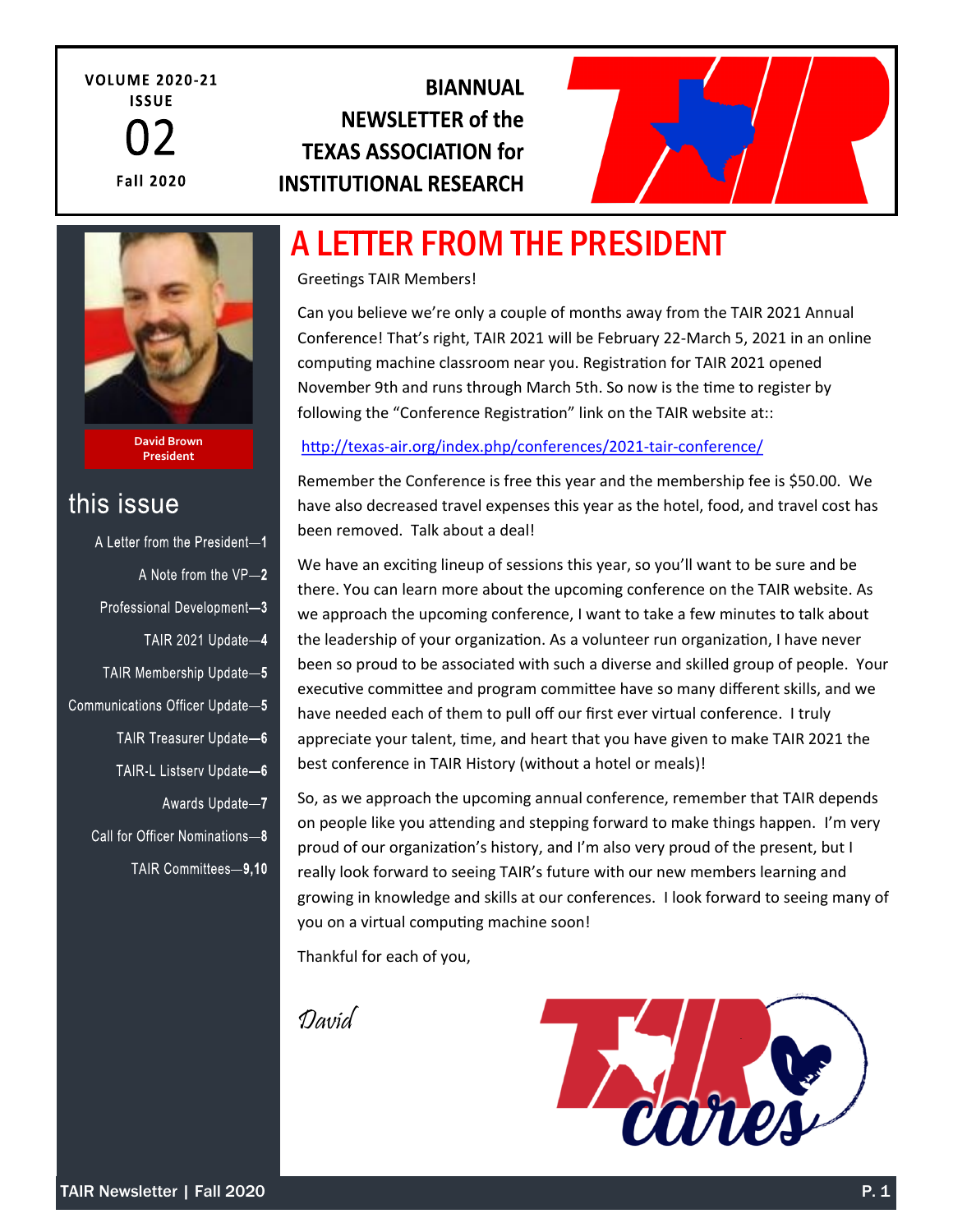## A NOTE FROM YOUR VICE-PRESIDENT AND PROGRAM CHAIR



**Dan Su VP/Program Chair**

Hello TAIR members,

Are you excited that TAIR 2021 will be our first-ever virtual conference? The TAIR Program Committee has been working diligently and organizing a brand new TAIR conference that is different from any prior ones.

We understand that a virtual conference has its perks. A faculty presented and attended at one of my institutional virtual conferences commented that he really enjoyed the convenience and easiness of the virtual presentation. There are also TAIR members that have expressed how much they would be missing the social and interactive atmosphere TAIR had previously brought about. We also understand that most of you may not want to attend many virtual sessions in a day because you are expected to be working from home early next year and you have primary duties to fulfill for your employers.

After careful consideration of many aspects, TAIR Program Committee has made the decision to spread the virtual conference from Feb 22<sup>nd</sup> –March 5<sup>th</sup>, 2021. Our goal is to present 30 good quality sessions during this period of time. Instead of having concurrent sessions, these 30 sessions will be spread throughout weekdays and be presented one at a time. We are getting close to get 30 presentations which contributed from various folks from public universities, community colleges, THECB, etc. which it is highly representing the diversity composition of TAIR. We only have a few presentation spots left. If you would like to contribute a presentation to TAIR 2021, please reach out to Paul ([paul.turcotte@tamuct.edu\)](mailto:paul.turcotte@tamuct.edu) and Chris ([chris.warner@tamuc.edu\).](mailto:chris.warner@tamuc.edu)

The theme of TAIR 2021 is "Real Data in a Virtual World." Joy Row from Temple College came up with this excellent theme. Our special thanks goes to Amanda Moske who won this year's cover brochure design. During summer, TAIR's Professional Development Officer Bonnie was able to work with some IR professionals and come up with a few wonderful online workshops. These workshops are open all year round for interested people to attend. If you are interested in hosting a live virtual workshop at TAIR 2021, please contact Bonnie ([BONNIE.HURFORD@tccd.edu\)](mailto:BONNIE.HURFORD@tccd.edu).

We will have a keynote speaker--Sydney Leo who will deliver an online speech on February 23<sup>rd</sup> at 10 a.m. You can find more information about Sydney here: https://the-[bac.edu/experience](https://urldefense.proofpoint.com/v2/url?u=https-3A__the-2Dbac.edu_experience-2Dthe-2Dbac_people_sydney-2Dleo&d=DwMFAg&c=oqyuZuih6ykib6aKiBq22_bich4AVfYGoLertJN0bEc&r=xmgaOvGElrnqXgHzvNsNPw&m=4lS7MHeYBVmmVrkjmZT3X7Zw5C0XTolfFaVhqVCPquA&s=w4P3ESygYKqTCKK4T0COK)-the-bac/people/sydney-leo

So far, our Sponsor Liaison Amanda Moske has secured six confirmed sponsors and she expects to bring more. The Program Committee is brainstorming ways to bring a great sponsor showcase to our interested attendees in a virtual format.

TAIR 2021 will be saving lots of trees by not printing any brochures. Daniel J. Chupe-O'Hanlon, the Conference Brochure Editor, will only be designing a digital brochure with more scheduling details to come early next year.

TAIR conference registration is open via http://texas-[air.org/index.php/conferences/2021](http://texas-air.org/index.php/conferences/2021-tair-conference/)-tair-conference/. It will be a free conference for all the registered members. The annual membership fee is \$50.

As we approach the upcoming TAIR 2021 conference, thanks to your dedication to TAIR. TAIR's excellence depends on every members' involvement and participation. It is all of you that make TAIR an exceptional organization even when we go through tough times!

I look forward to "seeing" you all virtually at TAIR 2021!

Sincerely,

Dan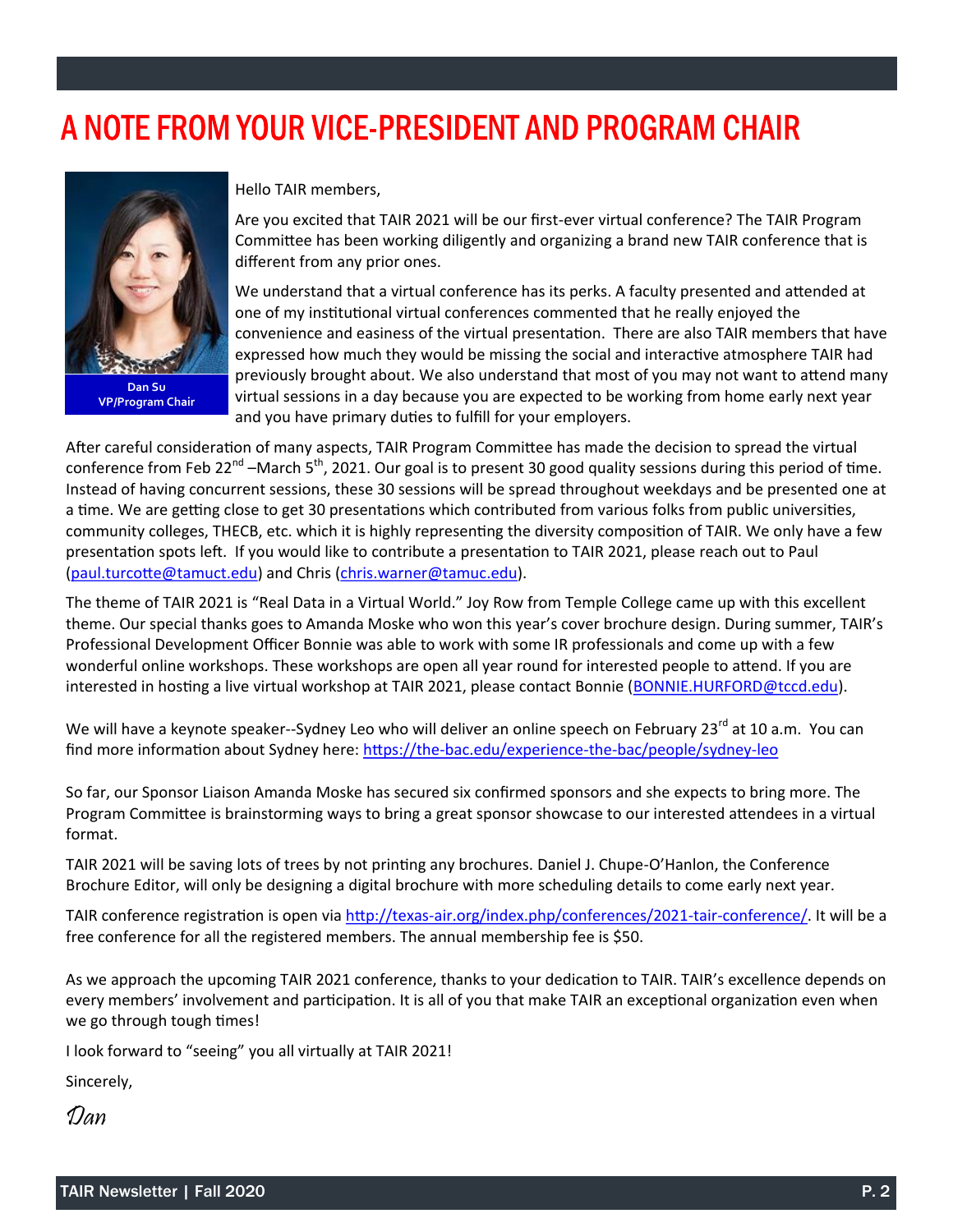## A LETTER FROM THE PROFESSIONAL DEVELOPMENT OFFICER

Colleagues,

I hope that this message finds you safe and well.

While TAIR couldn't host our usual Summer Workshops this year due to the COVID situation, there was a silver lining – we were able to make the leap into the digital world and offer our first series of TAIR Online Workshops. By utilizing Zoom software, we were able to offer 5 online sessions, with 90 enrollments. Topics included Memos, the National Student Clearinghouse Postsecondary Data Partnership, Excel, Power BI, and SQL. Thank you to all of our participants, and our wonderful presenters for making these workshops a success! Also, I would like to extend a HUGE thank you to our TAIR Communications Officer, Carmen Allen for her help and hard work! These workshops would not have been possible without her!



**Bonnie Hurford Professional Development Officer**

Since our 2021 Conference this year will also be online, our Spring workshops will be separate and not linked to conference – so watch your email for updates!

We will present our Level 1, 2, and 3 Professional Development Certificates at our conference, as usual. You can view your completed workshops here: http://texas-[air.org/index.php/professional](http://texas-air.org/index.php/professional-development/certificate-of-completion-program/view-workshop-completions/)-development/certificate-of-completion[program/view](http://texas-air.org/index.php/professional-development/certificate-of-completion-program/view-workshop-completions/)-workshop-completions/ If you don't know your login information, or find any discrepancies, please email me at professional-[development@texas](mailto:professional-development@texas-air.org)-air.org for assistance.

| <b>Certificate Level Requirements:</b> |                                             |  |
|----------------------------------------|---------------------------------------------|--|
| <b>Level 1 (12-15 Hours)</b>           | Newcomer's Workshop (or waiver*)            |  |
|                                        | Course from Track 2 (Data Analysis Tools)   |  |
|                                        | Elective Track 1 (course from Track 1, 3-6) |  |
|                                        | 1 Additional Workshop from any Track        |  |
| Level 2 (12 Hours)                     | Level 1 Certificate +                       |  |
|                                        | Elective Track 2                            |  |
|                                        | 3 Additional Workshops from any Track       |  |
| Level 3 (12 Hours)                     | Level 2 Certificate +                       |  |
|                                        | Elective Track 3                            |  |
|                                        | 3 Additional Workshops from any Track       |  |

#### *\*Newcomers Waiver:*

Two or more years of experience in Institutional Research field may take place of Newcomers workshop. In order to request this waiver, please complete the [Newcomers Workshop Waiver Form.](http://texas-air.org/assets/pdf/Newcomers-Workshop-Waiver-Request.pdf)

In addition to attending sessions, you can earn credits at no cost by presenting your own! These workshops consist of a 3 (or 6) hour, hands on session by one or more workshop leaders designed to provide attendees with a new skill and/or application of knowledge. To submit your workshop proposal, visit http://texas-[air.org/index.php/online](http://texas-air.org/index.php/online-workshop-proposals/)workshop-[proposals/.](http://texas-air.org/index.php/online-workshop-proposals/)

Bonnie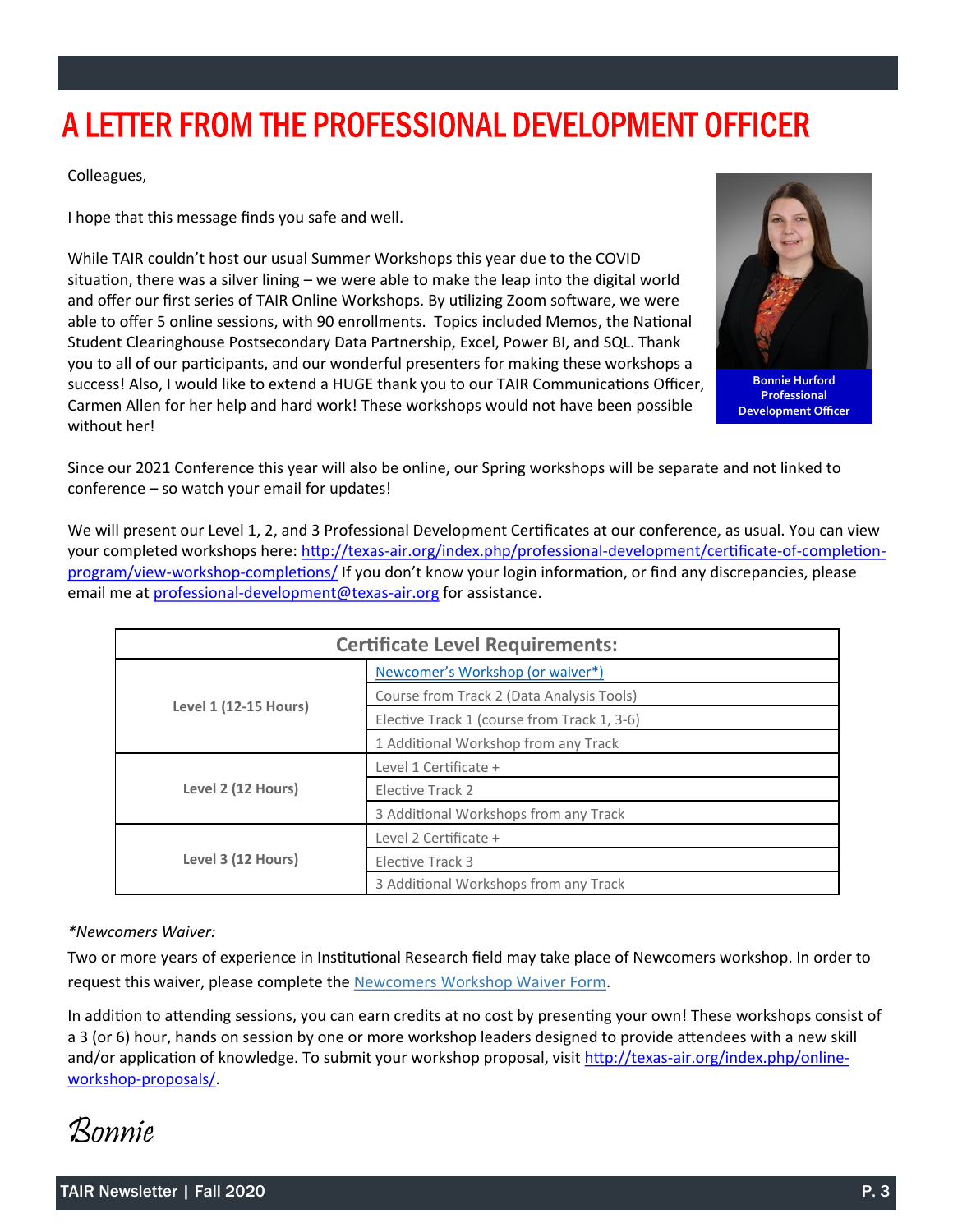## **TAIR 2021: REAL DATA IN A VIRTUAL WORLD** FEBRUARY 22-MARCH 5, 2021 **LOCATION: IN YOUR OFFICE**

As previously announced, the TAIR 2021 Annual Conference will be held virtually through Zoom sessions. The Program Committee and Technology Committee have been hard at work getting everything ready for you.



### **Important Information:**

Registration is open from now until March 5th. You must be registered to access the Zoom sessions.

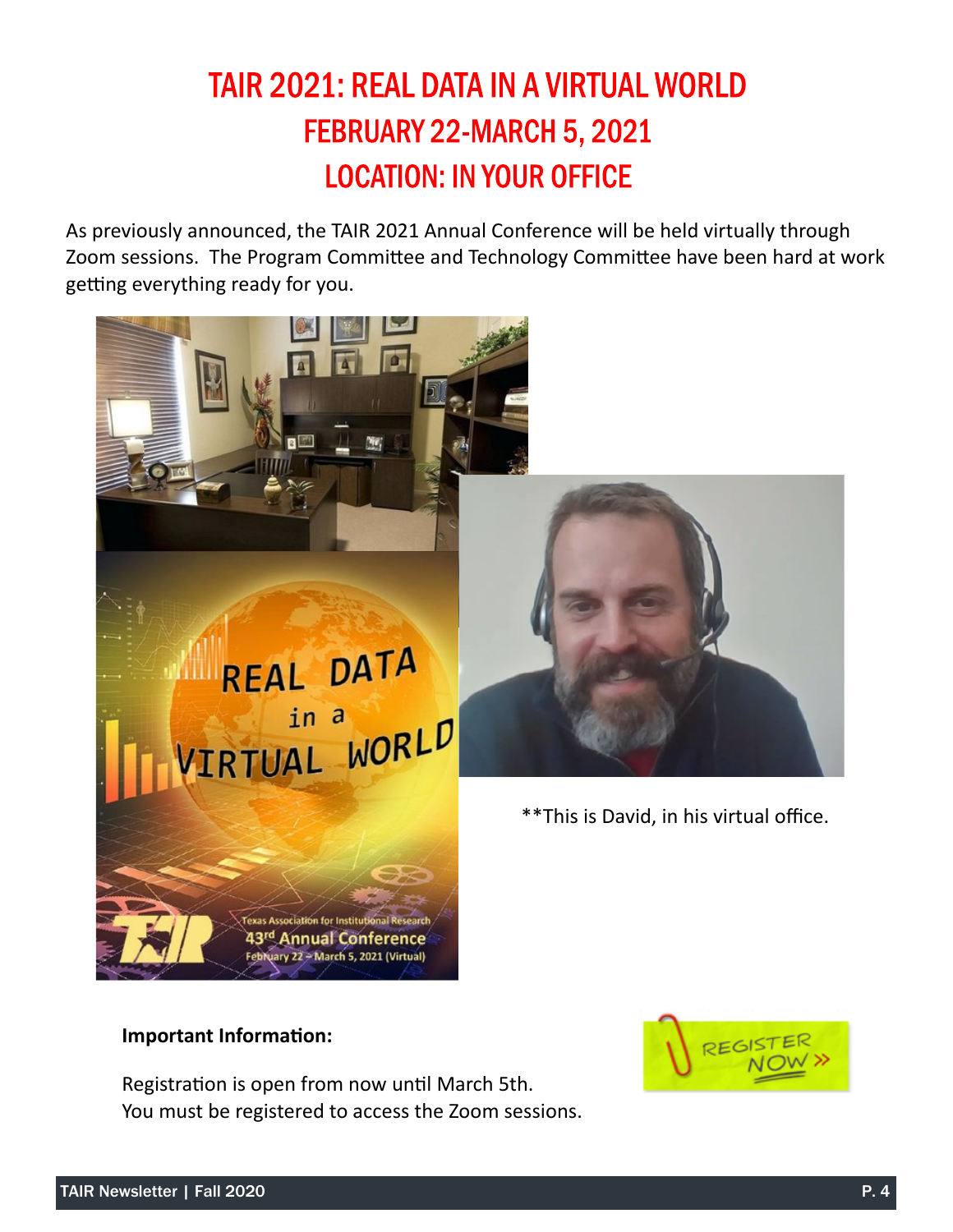## **TAIR MEMBERSHIP UPDATE**



In this season of thanksgiving, we are thankful for our TAIR members who continue to support this organization. We encourage you to invite other colleagues at your institution or someone who may be a member of another institution to take advantage of the wonderful benefits that TAIR has to offer. The benefits of a TAIR membership include a subscription to TAIR‐L; access to summer professional development workshops; and access to leaders in higher education and high quality vendors at the annual conference. Membership is maintained annually with April 1st marking the start of the membership year.

**Secretary**

| TAIR 2020 Membership by Institutional/Organizational Category |                         |                              |
|---------------------------------------------------------------|-------------------------|------------------------------|
| Category                                                      | <b>Count of Members</b> | <b>Percentage of Members</b> |
| 4-year Public                                                 | 110                     | 37%                          |
| 2-year Public                                                 | 119                     | 40%                          |
| 4-year Private                                                | 33                      | 11%                          |
| Technical                                                     |                         | $0\%$                        |
| Other                                                         | 32                      | 11%                          |
| Total                                                         | 295                     | 100%                         |

## **COMMUNICATIONS OFFICER UPDATE**

Greetings! I hope everyone is doing well and taking care of themselves in our "new normal". Speaking of new normal….

We are extremely excited to be hosting our first virtual conference! While the logistics may be different than what we're used to, we are committed to providing a top-notch online professional development experience. Conference registration will look like it has in the past. However, this year it is more important than ever that you keep your registration confirmation email. The registration confirmation email will contain a link to the conference event site. That site will only be accessible to conference registrants, so you will need your confirmation number to log in.



**Carmen Allen Communications Officer**

The conference event site will have everything you need to make the most of TAIR 2021. In addition to a list of available session topics and presenters, the Zoom link to join each session will be listed. No need to register for individual sessions! There will also be a calendar icon listed with each session; just click on the icon to download that session's Zoom information to your calendar.

After having much success with our TAIR Online Workshops, we are certain that you'll enjoy the virtual conference experience. So get ready for TAIR 2021 – "Real Data in a Virtual World"!

Carmen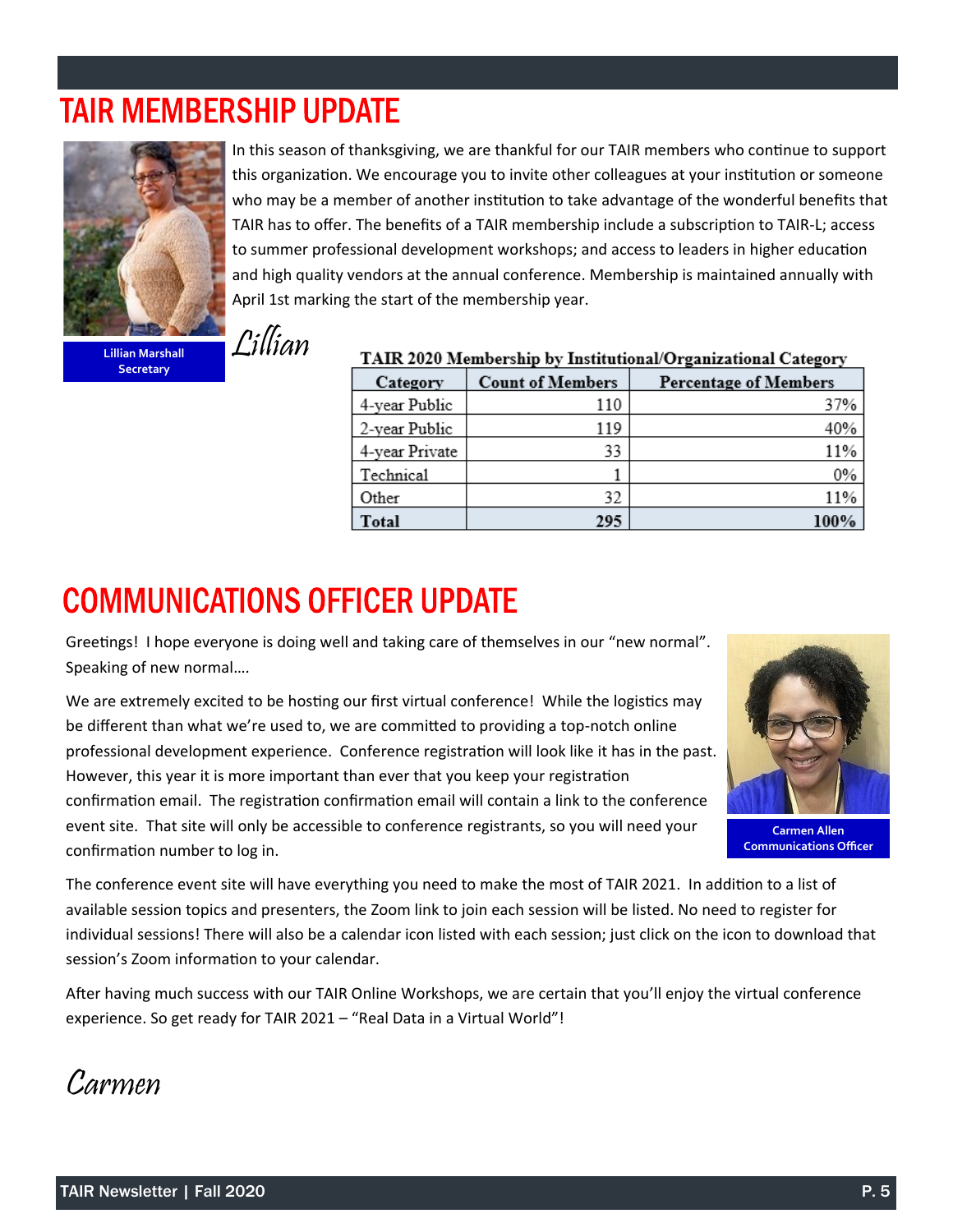## **TAIR TREASURER UPDATE**



**David Malone Treasurer**

Greetings fellow TAIR members.

First, I would like to say thank you to all the TAIR members who have helped us weather the storm we are currently facing.

The Association's finances are in good condition.

As of the end of November 2020, we have \$55,552.72 in cash holdings along with \$20,638 in 2 Bank of America CDs which will mature in April of 2022.

I would like to thank the entire TAIR Executive Committee for its leadership and efforts to not only provide quality services to its members, but to also ensure that we have the financial resources available to continue to provide these services going forward.

As we begin registration for the TAIR 2021 Conference, please take a moment to ensure the address you have on file for TAIR is up to date.

All payments made via check need to be made payable to TAIR and sent to the following address:

Attn: David Malone - TAIR Treasurer Collin County Community College District Institutional Research Office 3452 Spur 399 McKinney, TX 75069

If you have any questions regarding TAIR payments or other financial issues, please contact me at treasurer@texas-air.org





### **TAIR LISTSERV UPDATE**

As a reminder, current TAIR members (2020) can post directly to the listserv at **tair-l@baylor.edu.** Those with lapsed memberships from the two prior years (2018 or 2019) will receive messages, but must renew their membership in order to post a message or participate in listserv discussions. To renew your membership, please visit http://texas-[air.org/index.php/](http://texas-air.org/index.php/member-resources/) member-[resources/.](http://texas-air.org/index.php/member-resources/)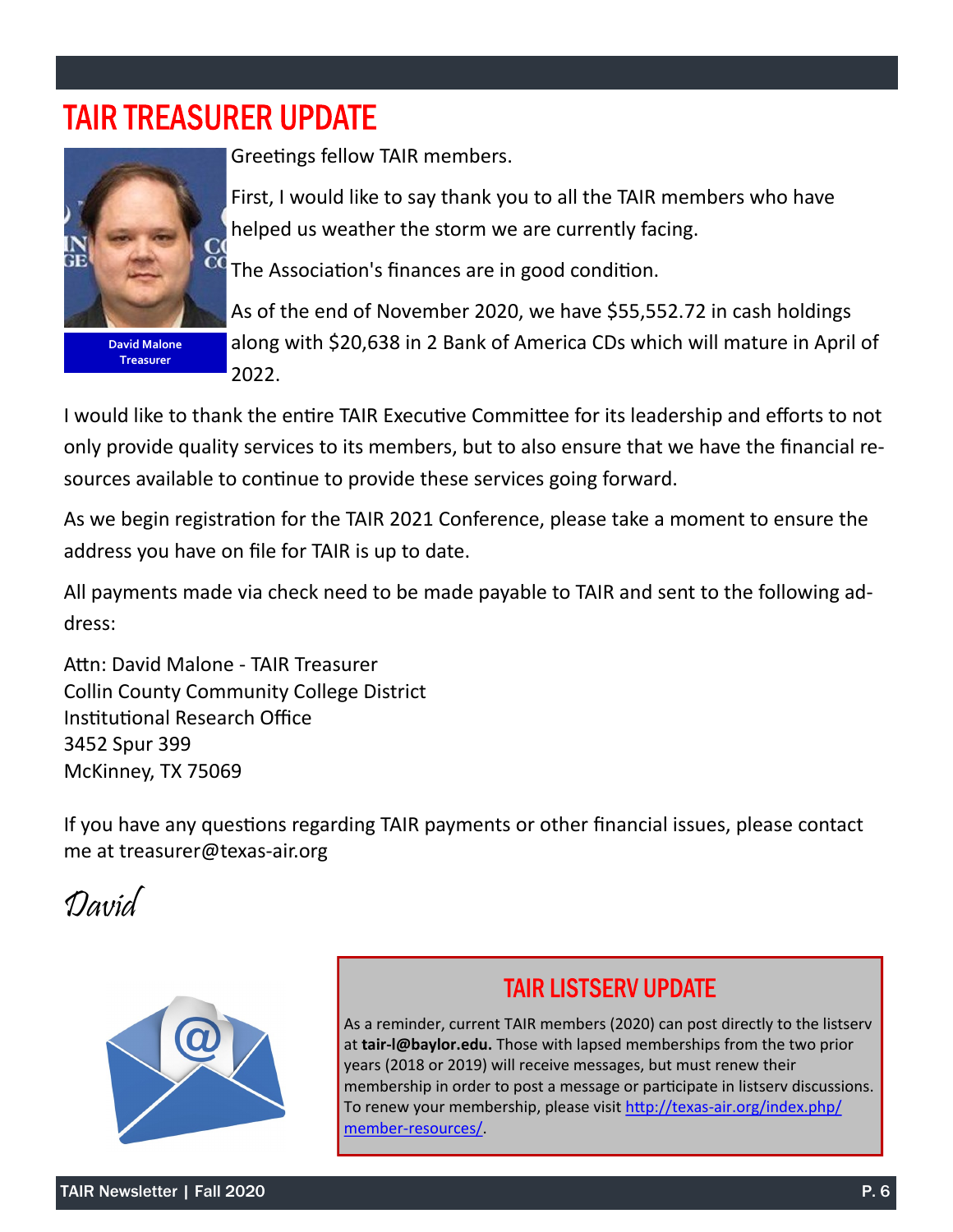## **TAIR 2020 BEST PRESENTATION**

The winner of Best Presentation for TAIR 2020 is Daniel Chupe-O'Hanlon, Austin Community College, for his presentation "The 'Y' of LMI (Labor Market Implementation)". Our thanks go to Teresa Isbell and the awards committee from last year.

## **TAIR 2021 OUTSTANDING PROFESSIONAL PRACTICE AWARD**

### Best Visual Display of Information

TAIR awards the Outstanding Professional Practice Award(s) to recognize excellence in our work.

Submissions may include an infographic table, chart, illustration, PowerPoint slide, or some other means of visually representing data or information that helps connect data with decision-making in a visually appealing way. The submission must fit on a single printed page or a single web page in order to be considered; images that are linked in a series – such as a set of tables or charts in a dashboard – may be submitted but will be judged individually as single submissions.

In order to be eligible for consideration, the visual display's creator must be a member of TAIR at the time of submission. If more than one person is credited with creation of the visual display, at least one of the creators must be a TAIR member.

To be considered for the 2021 Outstanding Professional Practice Award, submissions must include the following:

Name, title, and institution of person submitting item for consideration Context for the display: (limit of 300 words) What is the purpose of the display? Who is the intended audience? How the display was used in decision-making? PDF of visual display or link to display's web page

Submissions should be sent via e-mail to G. Marc Turner, TAIR Immediate Past President and Chair of the Awards Committee, at past-president@texas-air.org no later than January 15, 2021. Late submissions will not be accepted. The winner will be announced during the TAIR Annual Conference.

Submissions will be judged on the following criteria:

Topic (clarity, relevance) Content (level of detail appropriate for audience, timeliness) Format (clarity, composition/craftsmanship) Detail (accuracy, documentation) Attractiveness (visually appealing) Ability to tell a story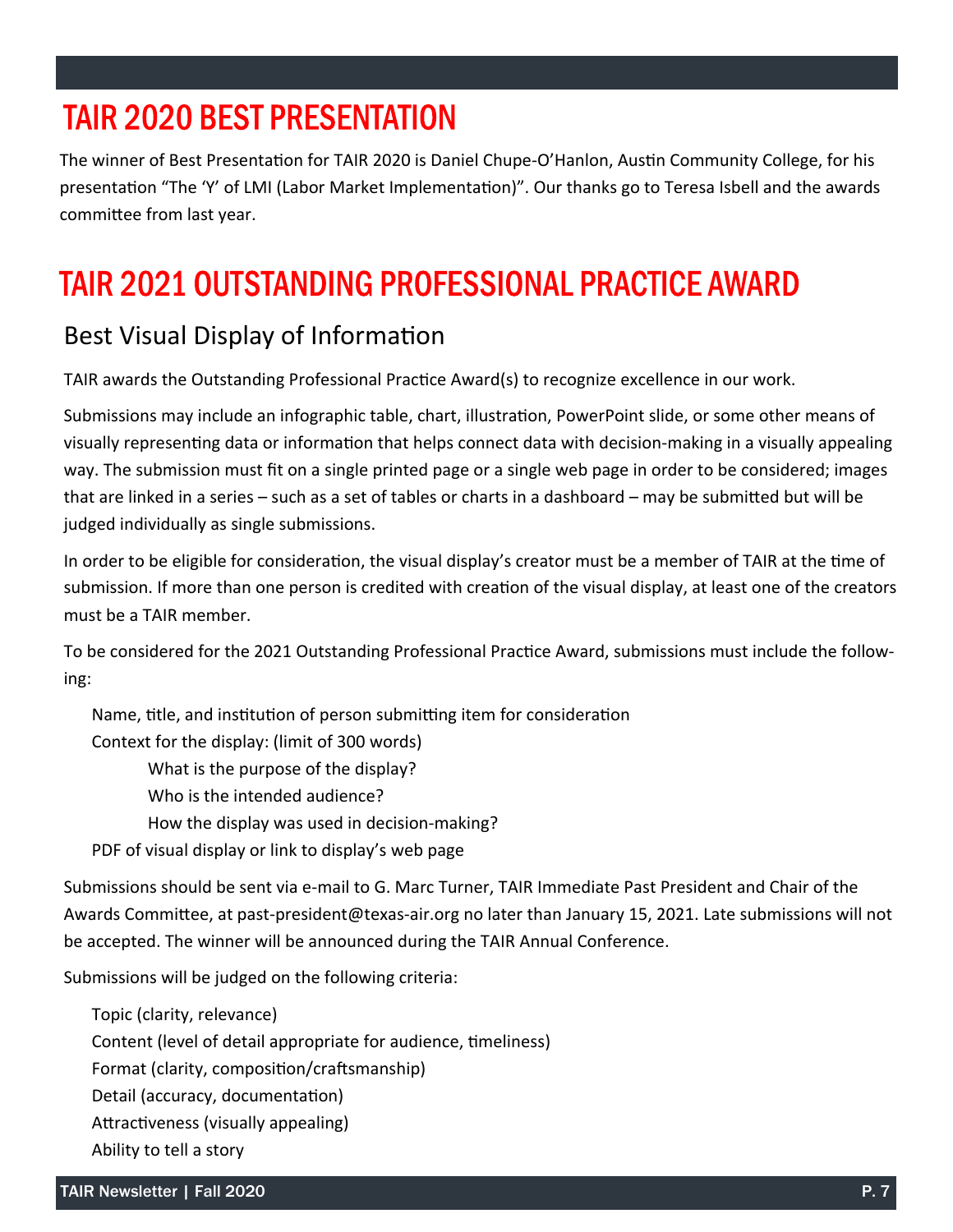## **CALL FOR NOMINATIONS**

The TAIR Nominating Committee is calling for nominations for the following elected positions:

TAIR Vice President/President-Elect (3 year term) -2022 Vice President/Program Chair for the 2022 TAIR Annual Conference -2023 TAIR President -2024 TAIR Immediate Past President

TAIR Treasurer 2021-2023

TAIR Communications Officer 2021-2023

TAIR Nominating Committee Member 2021-2023 (2 members will be elected)

Please take a few minutes to submit your recommendations to the TAIR Nominating Committee by clicking on the following link:

http://texas-[air.org/index.php/conferences/2021](https://nam04.safelinks.protection.outlook.com/?url=https%3A%2F%2Flinkprotect.cudasvc.com%2Furl%3Fa%3Dhttp%253a%252f%252ftexas-air.org%252findex.php%252fconferences%252f2021-tair-conference%252f2021-call-for-nominations%252f%26c%3DE%2C1%2Cqbe7UU76R0tS_L6nsUfo)-tair-conference/2021-call-for-nominations/

The Vice President/President Elect, Secretary, and Professional Development Officer serve on the TAIR Executive Committee. These elected positions are involved in decision-making for upcoming conferences and are responsible for the smooth operations of the organization. There is work involved with each position, but these opportunities for service are very rewarding! One benefit is getting to know IR professionals from around the state as you help guide the future of TAIR.

The Nominating Committee members serve a one-year term and help to ensure that we have a full and qualified slate of candidates for the following year's election.

More information about the responsibilities of TAIR officers is available in the TAIR Officer's Guide, posted on the TAIR website at http://texas-[air.org/index.php/officers/](http://texas-air.org/index.php/officers/) Feel free to nominate yourself if you are interested in serving for one of these positions. All nominations will close January 8, 2021.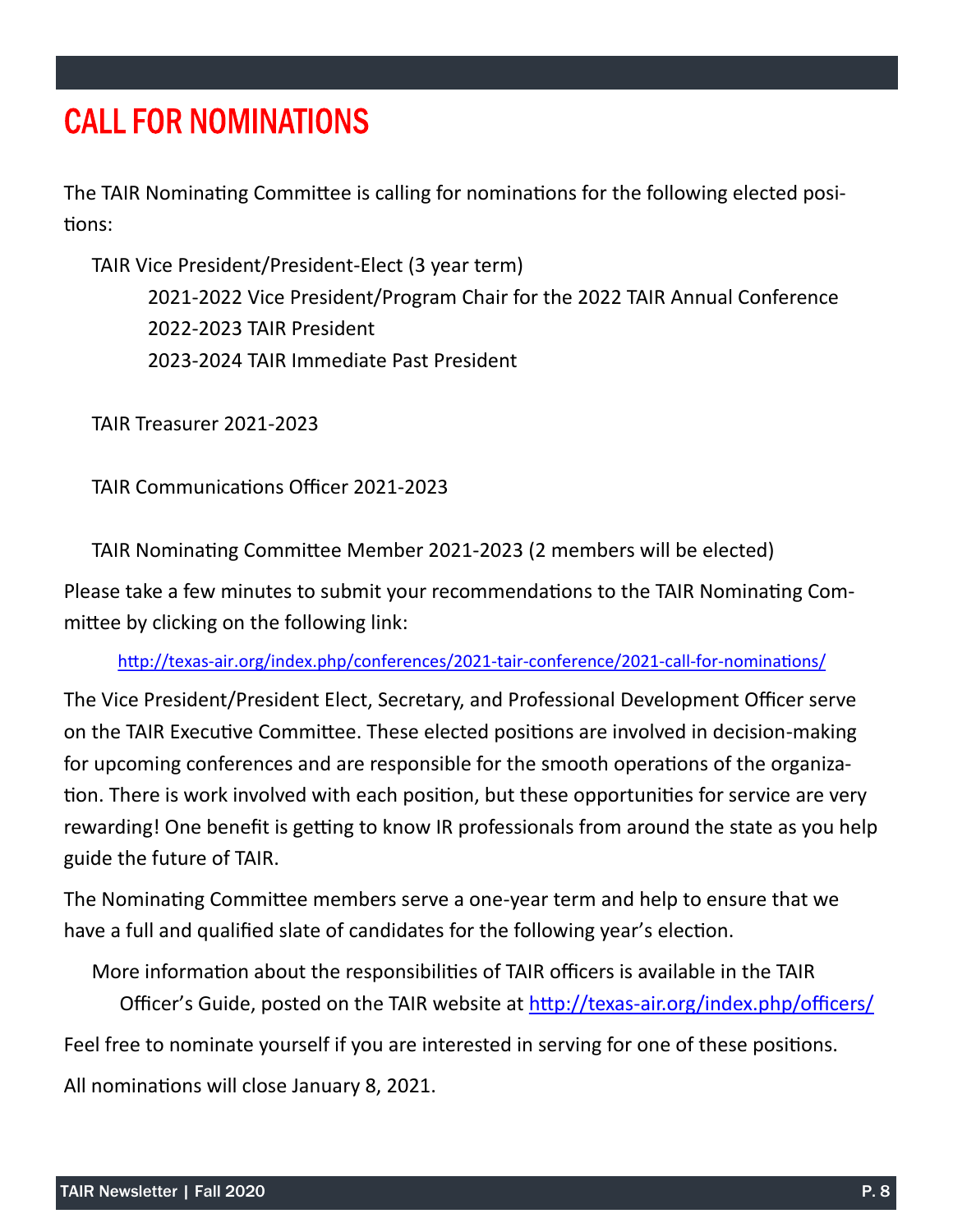## **TAIR EXECUTIVE COMMITTEE**



### **PRESIDENT**

**David Brown** Associate Vice Chancellor of Research & Reporting North Central Texas College

Office: 940-668-3331 [president@texas](mailto:president@texas-air.org)-air.org



### **IMMEDIATE PAST PRESIDENT**

**G. Marc Turner** Director of Office of Institutional Research Texas State University

Office: 512-245-2386 past-[president@texas](mailto:past-president@texas-air.org)-air.org



**VICE-PRESIDENT/PROGRAM CHAIR Dan Su** Executive Director of Institutional Effectiveness and Research Texas A&M University – Commerce Office: 903-468-3048 vice-[president@texas](mailto:vice-president@texas-air.org)-air.org



### **COMMUNICATIONS OFFICER**

**Carmen Allen** Director of Institutional Effectiveness and Research Galveston College Office: 409-944-1208 [communications@texas](mailto:communications@texas-air.org)-air.org



**SECRETARY Lillian Marshall** Data Analyst Blinn College

Office: 979-830-4311 [secretary@texas](mailto:secretary@texas-air.org)-air.org



**PROFESSIONAL DEVELOPMENT OFFICER Bonnie Hurford** Lead Programmer Analyst Tarrant County College District

Office: 817-515-5907 professional-[development@texas](mailto:professional-development@texas-air.org)-air.org



#### **TREASURER David Malone** Director of BIS Data Warehouse Collin Higher Ed Center

Office: 972-599-3138 [treasurer@texas](mailto:treasurer@texas-air.org)-air.org

# **ELECTED COMMITTEES**

### **Nominating Committee**

#### **Chair**

**G. Marc Turner**, Texas State University

#### **Members**

**Jinny Case**, University of Texas-San Antonio **Cadi Lusk**, Texas A&M University-Kingsville **Michael Tumeo**, Southern Methodist University **Renee Zimmerman**, Southwest Texas Junior College

## **APPOINTED POSITIONS**

**Electronic List Manager Faron Kincheloe** Baylor University

**Liaison to AIR & SAIR**

**G. Marc Turner** Texas State University

### **Newsletter Editor**

**Kate Richardson** North Central Texas College

### **Historian**

**Marcelo Paredes** The University of Texas Rio Grande Valley

TAIR Newsletter | Fall 2020 P. 9